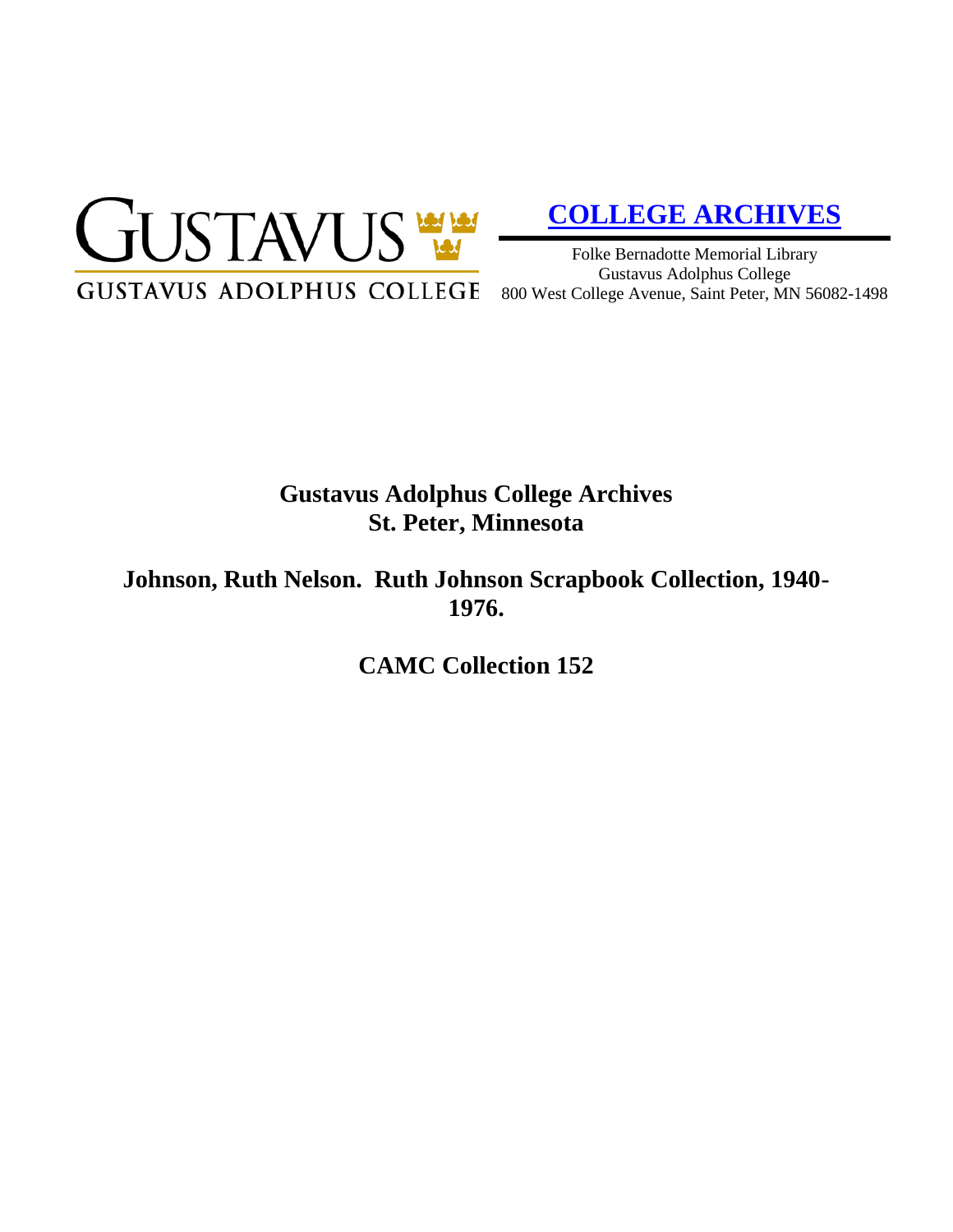## **Johnson, Ruth Nelson. Ruth Johnson Scrapbook Collection, 1940-1976. CAMC Collection 152. 2 flat boxes.**

## **ABSTRACT:**

The Ruth Nelson Johnson Scrapbook collection contains nine scrapbooks spanning from 1940 to 1976. Scrapbooks one through eight contain a wide variety of newspaper clippings regarding numerous subjects. Common themes include news regarding Gustavus Adolphus College, Lutheran church activities throughout the country, but mostly in Minnesota, the obituaries of different people, and local news for the St. Peter and Mankato area. Scrapbook nine contains personal birthday, holiday, greeting cards, and photographs.

#### **BIOGRAPHICAL NOTE:**

Ruth Nelson was born 26 November 1900 in Escanaba, Michigan. She graduated from Gustavus Adolphus College in 1920. Nelson went on to teach Latin, Math, Bible Study, and Church History and served as director of women's athletics at Gustavus. She married Hobart Johnson on 2 September 1926 at the Clear Lake Lutheran Church in Gibbon, Minnesota. The couple were missionaries in Tanganyika in February 1928. After her husband's 1957 death, she moved to St. Peter where she lived until her death during 1992. Beginning in 1961 she became a long-time volunteer archivist at the Gustavus Adolphus College and Lutheran Church Archives.

#### **RESTRICTIONS:**

There are no restrictions on the use of this collection for research purposes. The researcher assumes full responsibility for observing all copyright, property, and libel laws as they apply.

Researchers must use collection in accordance with the policies of the College Archives, the Folke Bernadotte Memorial Library, and Gustavus Adolphus College.

# **COLLECTION CITATION:**

Johnson, Ruth Nelson. Ruth Johnson Scrapbook Collection, 1940-1976. CAMC Collection 152. Gustavus Adolphus College Archives, St. Peter, Minnesota.

#### **PROCESSED BY:**

Sarah Cooper, student volunteer, processed this collection and developed the finding aid during January 2015.

#### **RELATED COLLECTIONS IN THE ARCHIVES:**

Johnson, Ruth Nelson and Hobart Johnson. Correspondence, Hymn Books, and Miscellaneous Materials of Ruth and Hobart Johnson, 1931-1984. LCA Collection 15.

#### **SUBJECT HEADINGS:**

Johnson, Ruth Nelson, 1900-1992. Gustavus Adolphus College-Alumni. Gustavus Adolphus College-Faculty-Administration. Gustavus Adolphus College-Organizations. Church Activities and Organizations.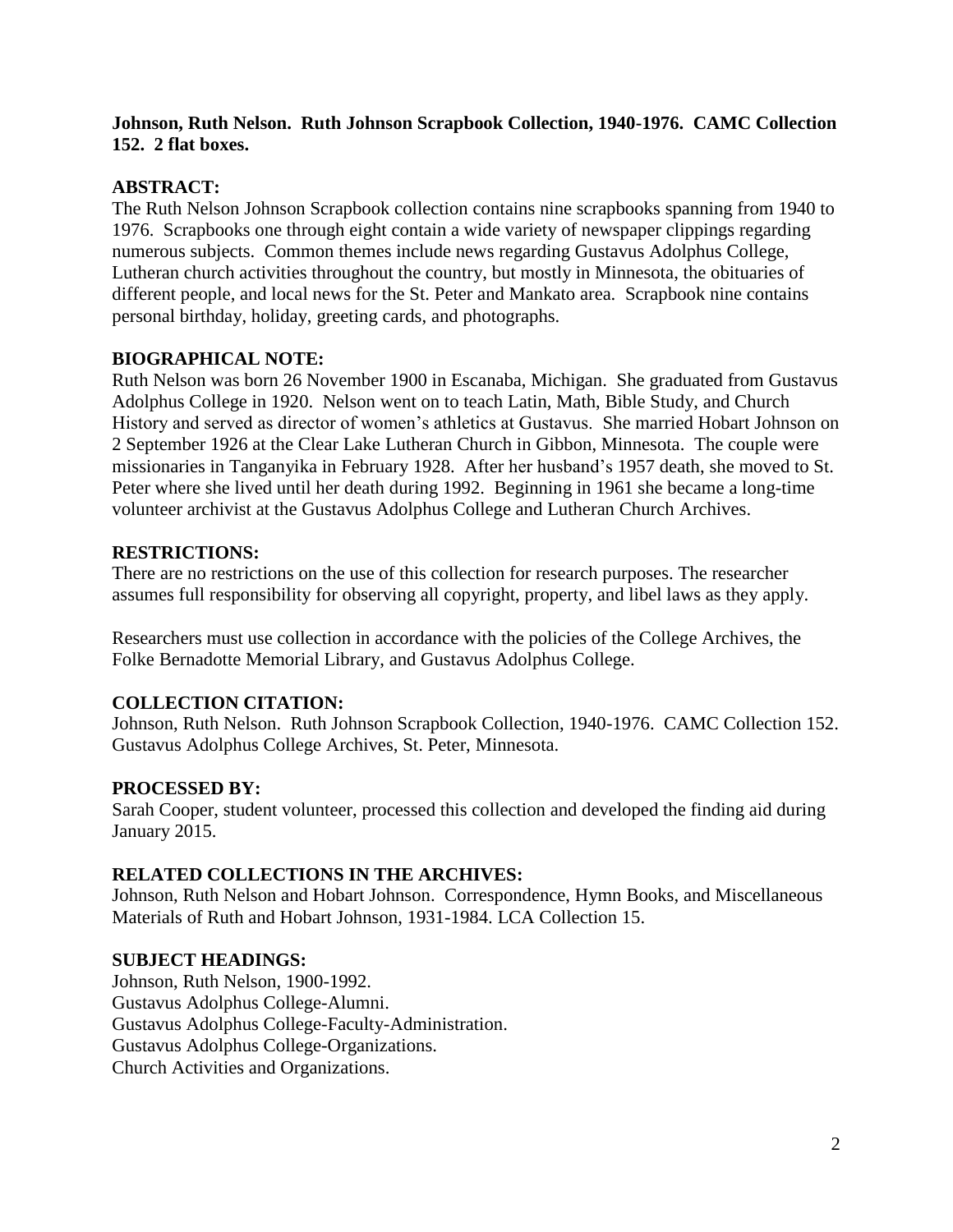| <b>CAMC Collection 152</b>                 | <b>Box</b>     | <b>Folder</b>            |
|--------------------------------------------|----------------|--------------------------|
| Scrapbook No. 1: 1952-54                   | 1              | $-$                      |
| Themes:                                    |                |                          |
| Gustavus Adolphus College                  |                |                          |
| Obituaries                                 |                |                          |
| <b>Church Activities</b>                   |                |                          |
| <b>Local News</b>                          |                |                          |
| Scrapbook No. 2: 1949-50                   | $\overline{2}$ | $-$                      |
| Themes:                                    |                |                          |
| Gustavus Adolphus College                  |                |                          |
| <b>Gustavus Queens</b>                     |                |                          |
| Music and Theater                          |                |                          |
| <b>Gustavus Sports</b>                     |                |                          |
| Scrapbook No. 3: 1942-50                   | $\overline{2}$ | $\overline{\phantom{a}}$ |
| Themes:                                    |                |                          |
| <b>Gustavus Faculty</b>                    |                |                          |
| <b>World Events</b>                        |                |                          |
| <b>Graduation Programs</b>                 |                |                          |
| <b>Music Programs</b>                      |                |                          |
| Ladies Glee Club                           |                |                          |
| Scrapbook No. 4: 1948                      | $\overline{2}$ | $-$                      |
| Themes:                                    |                |                          |
| <b>Church Activities</b>                   |                |                          |
| Augustana Synod                            |                |                          |
| Scrapbook No. 5: 1949-54                   | $\mathbf{1}$   | $-$                      |
| Themes:                                    |                |                          |
| <b>Mankato News</b>                        |                |                          |
| <b>Insert: Prominent People in Mankato</b> |                |                          |
| Anderson, J.E.                             |                |                          |
| Crawford, C.L.                             |                |                          |
| Deters, Florence                           |                |                          |
| Guttmann, Mrs. Hermann                     |                |                          |
| Imm, Val                                   |                |                          |
| Slettem, Cora                              |                |                          |
| Taylor, Brett, Jr. and father              |                |                          |
| Scrapbook No. 6: 1947-50                   | $\overline{2}$ | $-$                      |
| Themes:                                    |                |                          |
| <b>Mankato News</b>                        |                |                          |
| Obituaries                                 |                |                          |
| <b>Local News</b>                          |                |                          |
| Scrapbook No. 7: 1947-54                   | $\mathbf{1}$   | $-$                      |
| Themes:                                    |                |                          |
| Obituaries                                 |                |                          |
| Missionaries in Africa                     |                |                          |
| Gustavus Adolphus College                  |                |                          |
| Churches                                   |                |                          |